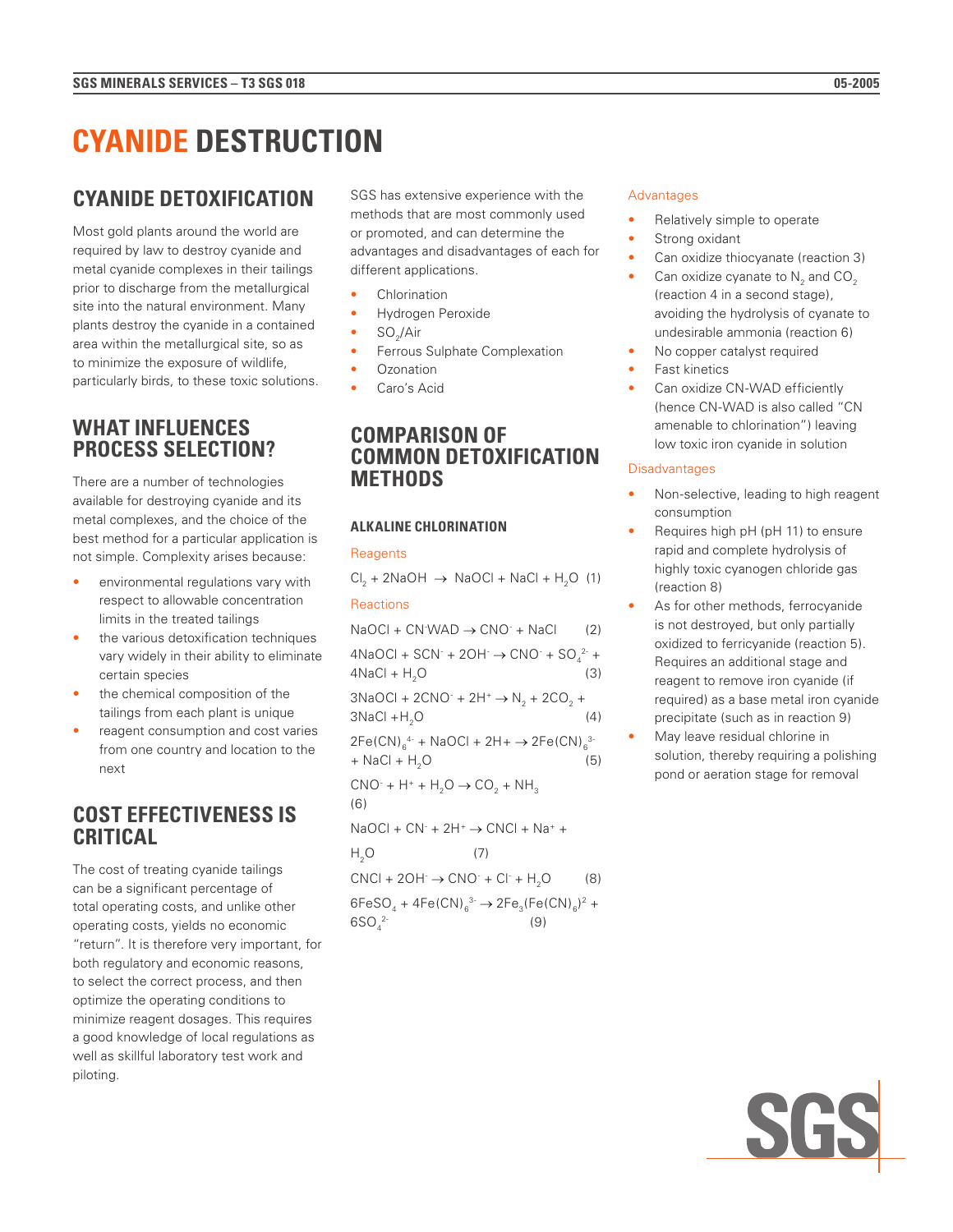### **HYDROGEN PEROXIDE**

#### **Reagents**

 $H_2O_{21}$ , Cu<sup>2+</sup> catalyst

#### **Reactions**

 $H_2O_2 + CN-WAD \rightarrow CNO^- + H_2O$  (10)  $2Cu^{2+} + Fe(CN)_{6}^{4-} \rightarrow Cu_{2}Fe(CN)_{6}$  (11)  $CNO^- + H^+ + H_2O \rightarrow CO_2 + NH_3$  (6)

#### Advantages:

- Relatively simple to operate
- No production of toxic gases
- More selective toward CN-WAD than chlorination (cyanate is not oxidized and only a small portion of thiocyanate is oxidized)
- Ferrocyanide is precipitated as a base metal ferrocyanide complex (reaction 11). It may be necessary to add more base metal than the copper needed to catalyze the oxidation reaction. Ferrous sulphate will be cheapest.
- Can oxidize CN-WAD efficiently

## Disadvantages:

- Require copper in solution as a catalyst (20 mg/L or higher)
- Tends to leave some residual copper in solution
- Can react with sulphides in the solid phase, which results in high reagent consumption
- High unit cost for the reagent
- Cyanate hydrolyzes to undesirable ammonia (reaction 6)
- Ferrocyanide is not destroyed, but precipitates as a base metal ferrocyanide complex. The precipitate can redissolve at basic pH (pH>9) and release ferrocyanide back to solution
- Copper may redissolve in a high chloride environment

## **SO2 /AIR**

## **Reagents**

 $SO_2 + O_2 + H_2O \rightarrow H_2SO_5$ , Cu<sup>2+</sup> catalyst (12)

#### Reactions

| $SO_2 + O_2 + H_2O + CN-WAD \rightarrow CNO^+ +$                                               |      |  |
|------------------------------------------------------------------------------------------------|------|--|
| H <sub>2</sub> SO <sub>4</sub>                                                                 | (13) |  |
| $\text{Na}_2\text{S}_2\text{O}_5$ + 20 <sub>2</sub> + H <sub>2</sub> O + 2CN WAD $\rightarrow$ |      |  |
| 2 CNO <sup>-</sup> + 2NaHSO <sub>4</sub>                                                       | (14) |  |
| $Cu^{2+} + Fe(CN)_{6}^{4-} \rightarrow Cu_{2}Fe(CN)_{6}$                                       | (11) |  |
| $CNO^- + H^+ + H_2O \rightarrow CO_2 + NH_3$                                                   |      |  |

(6)

## Advantages

- Low reagent cost
- More selective than chlorination and hydrogen peroxide toward CN-WAD (cyanate is not oxidized and a only small portion of thiocyanate is oxidized)
- Sulphite salts such as sodium metabisulphite or sodium sulphite can be used (reaction 14)
- Ferrocyanide is precipitated as a base metal ferrocyanide complex (reaction 11). It may be necessary to add more base metal than the copper needed to catalyze the oxidation reaction. Zinc sulphate is preferred.
- Can oxidize CN-WAD efficiently

## Disadvantages:

- Quite difficult to operate
- Requires copper in solution as a catalyst (>30 mg/L Cu)
- Tends to leave some residual copper in solution
- Requires longer retention time than alkaline chlorination and hydrogen peroxide
- Requires very good dispersion of air and SO $_{\rm 2}$  gas (vigorous mixing)
- Cyanate hydrolyzes to undesirable ammonia (reaction 6)
- Ferrocyanide is not destroyed, but precipitates as a base metal ferrocyanide complex. The precipitate can redissolve at basic pH (pH>9) and release ferrocyanide back into solution
- Copper may redissolve in high chloride environment

## **FERROUS SULPHATE COMPLEXATION**

## **Reagent**

FeSO.

#### **Reactions**

|  | $Fe^{2+} + 6CN-WAD \rightarrow Fe(CN)_{6}^{4-}$ |  | (15) |
|--|-------------------------------------------------|--|------|
|--|-------------------------------------------------|--|------|

 $Fe^{2+} + \frac{1}{2}O_2 + H_2O \rightarrow 2Fe^{3+} +$ 

$$
2OH \tag{16}
$$

$$
Fe^{3+} + 3H_2O \to Fe(OH)_3 + 3H^+ \tag{17}
$$

$$
2Fe_{2+} + Fe(CN)_{6}^{4-} \to Fe_{2}Fe(CN)_{6} \tag{18}
$$

$$
4Fe^{3+} + 3Fe(CN)_{6}^{4-} \rightarrow Fe_{4}(Fe(CN)_{6})^{3} (19)
$$

### Advantages

- Low reagent cost
- Relatively simple to operate
- CN-WAD is converted to ferrocyanide, which is precipitated as green ferro ferrocyanide at neutral pH (reaction 18) and/or prussian blue, ferri ferrocyanide at lower pH (reaction 19)
- Can sequester CN-WAD efficiently
- Does not oxidize cyanide to cyanate and, therefore, does not produce ammonia

## Disadvantages:

- Difficult to achieve <5 mg/L CNT because of residual, soluble ferrocyanide
- Requires longer retention time than chemical oxidation methods
- May require aeration to convert Fe<sup>2+</sup> to  $F\Omega^{3+}$
- Does not oxidize thiocyanate
- Cyanide is not destroyed, but precipitates as mixed iron ferrocyanides. The precipitates can redissolve at basic pH (pH>9), releasing ferrocyanide back to solution